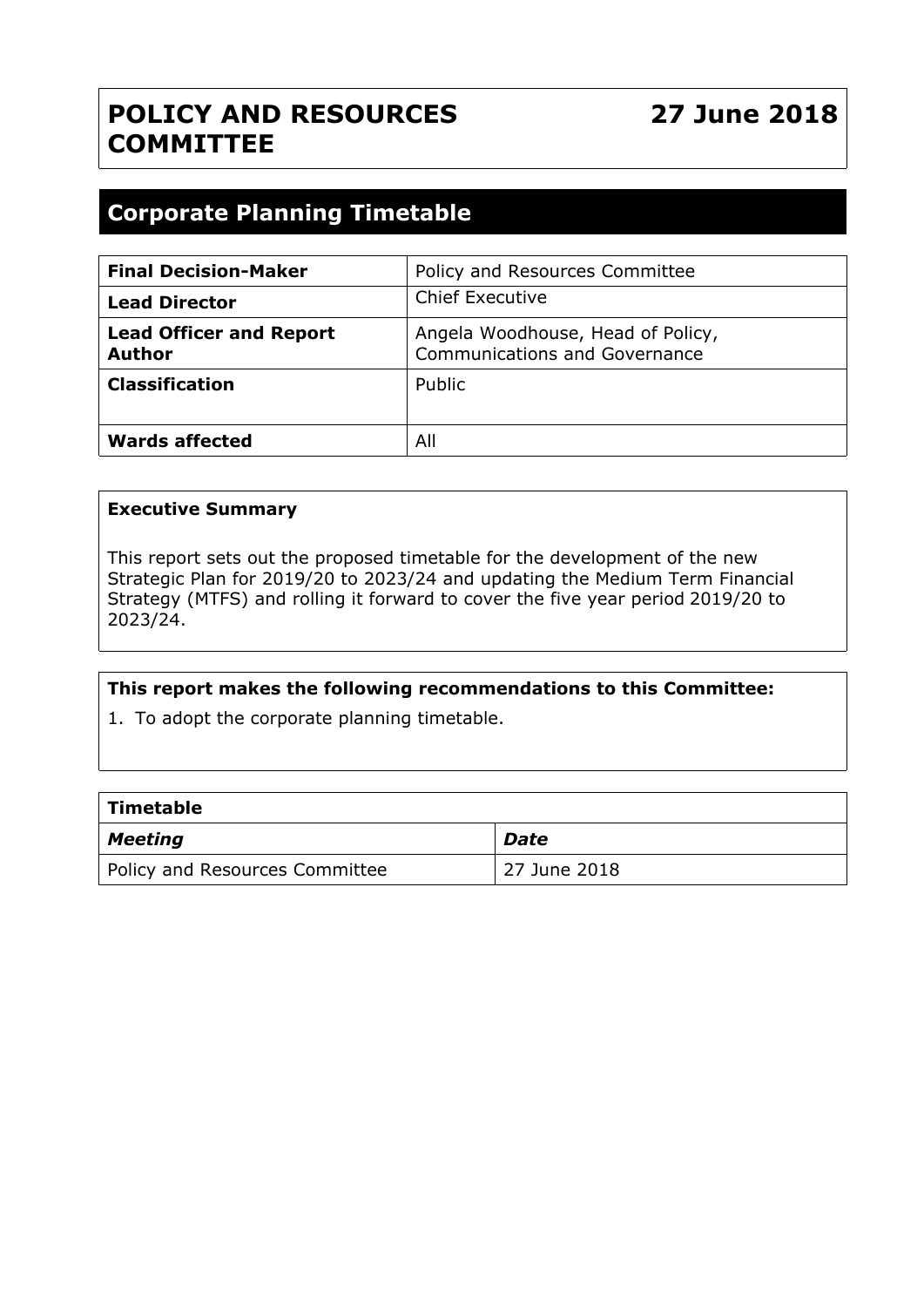# **1. INTRODUCTION AND BACKGROUND**

- 1.1 The corporate planning process within the Council ensures the overall vision for the borough is clear and delivered. The priorities and outcomes in the Strategic Plan are developed alongside the Medium Term Financial Strategy (MTFS) as the financial expression of the Strategic Plan. Service planning allows the Council to convert high level objectives from the Strategic Plan into actions for each directorate, service or team across the Council, which then feeds into individual staff performance objectives.
- 1.2 The current Strategic Plan covers the period until 2020. Following discussion with the Group Leaders and Corporate Leadership Team it was agreed that the plan should be reviewed comprehensively in 2018 so that the Council has an up to date vision and priorities to inform other plans that go beyond 2010 and need to be reviewed in the near future including the Local Plan.
- 1.3 As a first step in the process a Member Workshop was held on 12 June to look at the challenges facing the Borough and how these might be addressed. This has highlighted a number of key themes which will provide a structure for the next stage in strategy development. A summary of the workshop outcomes including the proposed key themes will be shared with all Members. Members will then participate in a number of workshops, each focused on an individual theme, to be held in July and August.
- 1.4 The Workshop used as its starting point a performance index created by accountants Grant Thornton, which uses multiple datasets to provide a framework for understanding the challenges and opportunities in any given local authority area. Throughout the process of planning and implementing the Council's new strategy, we will rely on relevant data for performance measurement, so that we have a clear baseline and a means of monitoring progress.

# **2. AVAILABLE OPTIONS**

#### **Create a new Strategic Plan**

- 2.1 To create a new Strategic Plan for 2019-24, so that there is an up to date corporate vision and plan in place prior to the development of the refreshed Local Plan. The Local Plan itself, along with some of the other policies that depend on the new Strategic Plan, will have currency beyond 2024. However, by developing a new Strategic Plan now, we will ensure that the same vision informs both the Strategic Plan and the Local Plan.
- 2.2 The Member Workshop held in June has resulted in the identification of several strategic themes that now require further development with Members. The timetable proposed sets out how a new strategic plan will be developed alongside the MTFS including committee meetings, stakeholder engagement and approval of the Plan by Council in December. It is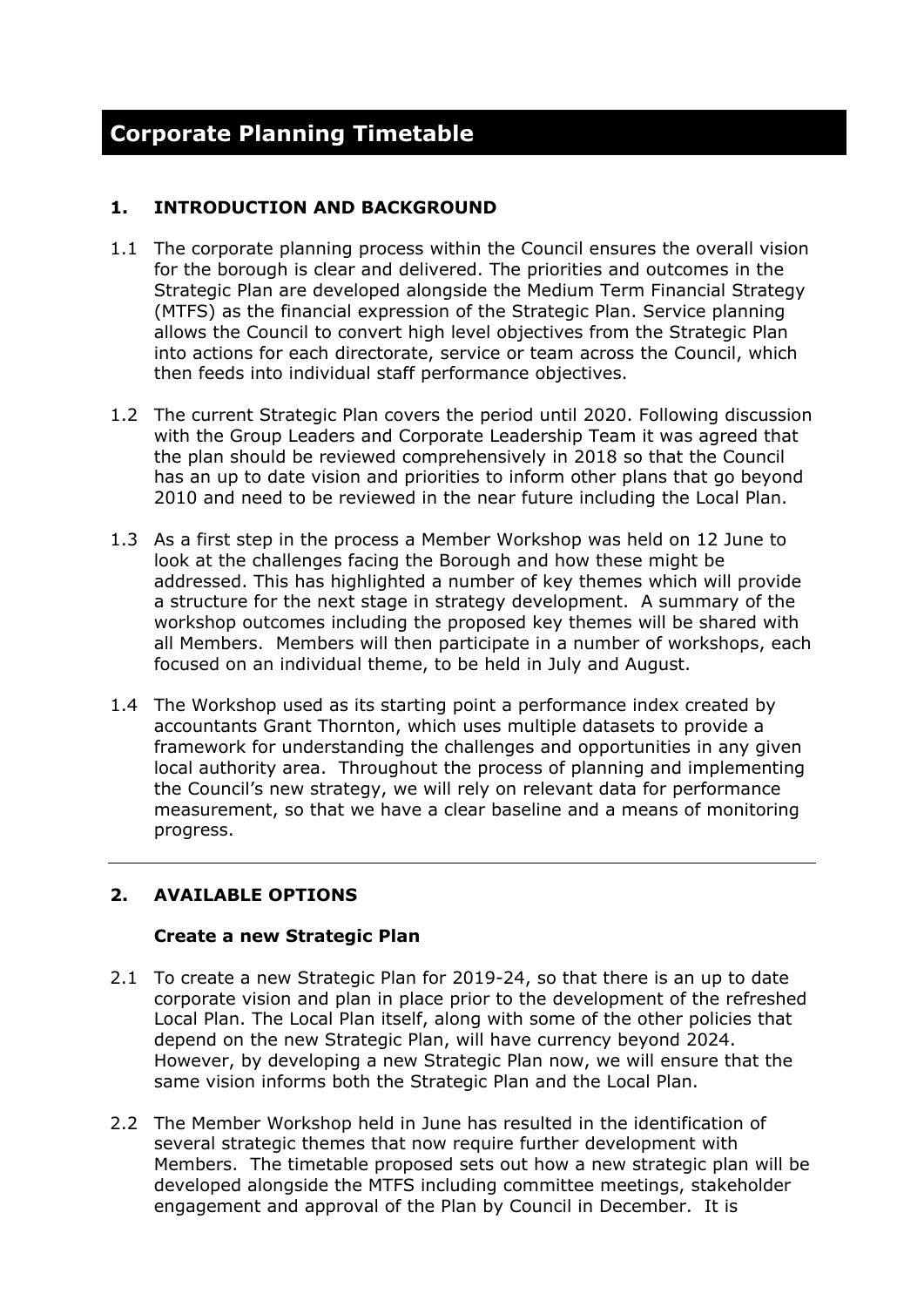proposed that a desktop exercise is carried out to review the plans and priorities of those stakeholders (those organisations who shape our place) so we can ensure there is synergy.

- 2.3 In 2017 we carried out a Resident Survey with responses received across the Borough. This data will also be used to inform the strategic plan work and some of this data was presented to the workshop in June.
- 2.4 We are also required to consult annually on our budget, it is proposed to carry out a consultation with advice from The Consultation Institute both on our budget and strategic plan themes. The results will be reported to Policy and Resources Committee in November. The Policy and Resources Committee will also be involved in strategic plan development alongside the other service committees in October.
- 2.5 The aim is to maximise Member engagement and involvement within the council's governance arrangements making use of workshops, the member sounding board for communications and engagement, Leaders' Forum and the Service Committees.

| <b>Date</b>          | <b>Action</b>                                                                                                                                                                                                                                                                                     |
|----------------------|---------------------------------------------------------------------------------------------------------------------------------------------------------------------------------------------------------------------------------------------------------------------------------------------------|
| 12 June 2018         | All Member Workshop on the Strategic Plan                                                                                                                                                                                                                                                         |
| 22 June 2018         | Leaders' Forum to look at results of the<br>workshop and consider the themes for the<br>follow up member workshops                                                                                                                                                                                |
| W/C 25 June 2018     | Summary of workshop outcomes issued to all<br>Members.                                                                                                                                                                                                                                            |
| 16 July to 10 August | Workshops held on themes involving<br>Councillors, Officers, External Support as<br>appropriate                                                                                                                                                                                                   |
| June - September     | Data Collection to inform the Strategic Plan<br>including key stakeholder priorities, resident<br>survey data and performance information. This<br>will be reported to Committee with Strategic<br>Plan themes                                                                                    |
| 13 September         | Leaders' Forum to consider the themes, actions,<br>analysis and stakeholder engagement                                                                                                                                                                                                            |
| September - October  | Resident Consultation on the Budget and to<br>inform the Strategic Plan. Where the<br>engagement is primarily carried out digitally,<br>provision will be made for including those who<br>cannot access consultation in this way. We will<br>involve the Communications Member Sounding<br>Board. |

Corporate Planning Timetable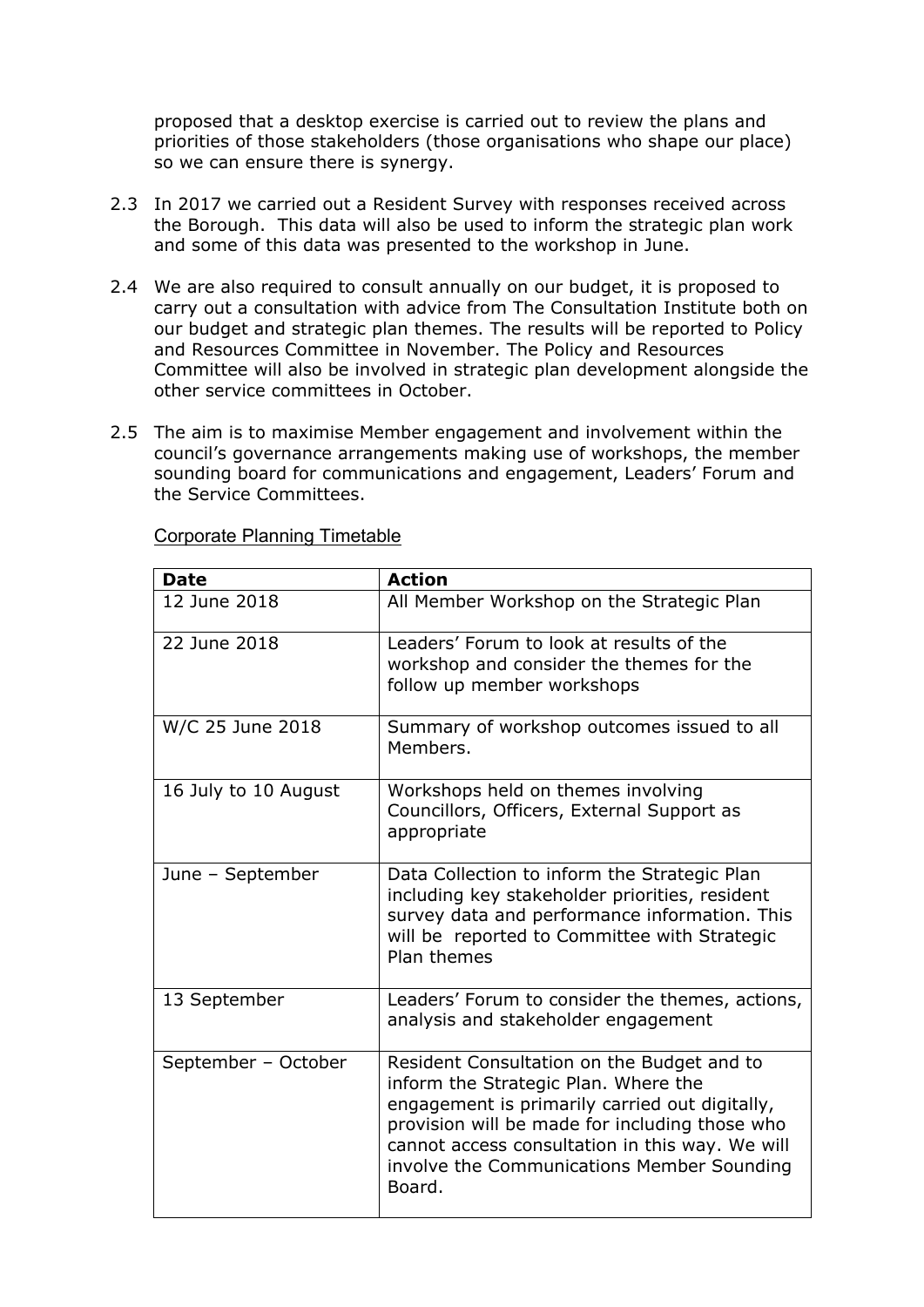|                  | Service Planning - Heads of Service and Unit<br>Managers        |
|------------------|-----------------------------------------------------------------|
| October 2018     | Draft Strategic Plan Themes to each Service<br>Committee        |
| November 2018    | Medium term Financial Strategy to Service<br>Committees         |
| 21 November 2018 | Strategic Plan to Policy and Resources<br>Committee             |
| 12 December 2018 | Medium Term Financial Strategy and Strategic<br>Plan to Council |

# **Retain and update the current Strategic Plan**

2.6 The Committee could decide to retain and update the current strategic plan for 2019/20 as it has done previously and prepare a new plan in 2020 in line with the current strategic plan's end point. This would however mean that the refreshed Local Plan would be based on a Strategic Plan that is will soon be out of date.

#### **Amend or create a new timetable for a new Strategic Plan**

2.7 The Committee can amend the timetable proposed for the new plan. It should be noted that the current end point of December has been proposed to ensure the Local Plan refresh follows any new vision agreed.

#### **3. PREFERRED OPTION AND REASONS FOR RECOMMENDATIONS**

3.1 It is recommended that the Committee approves the proposed Corporate Planning timetable to create a new Strategic Plan to run concurrently with the Medium Term Financial Strategy from 2019-2024. There are a number of long term challenges that are facing the Borough including the refresh of the Local Plan which go beyond the 2020 deadline. The new Strategic Plan's vision and priorities will inform the refreshed Local Plan and other documents and strategies.

# **4. RISK**

4.1 This report sets out proposals for a new Strategic Plan. Risks associated with the delivery of the Strategic Plan will be set out in the Risk Management Framework and operationally through the service planning process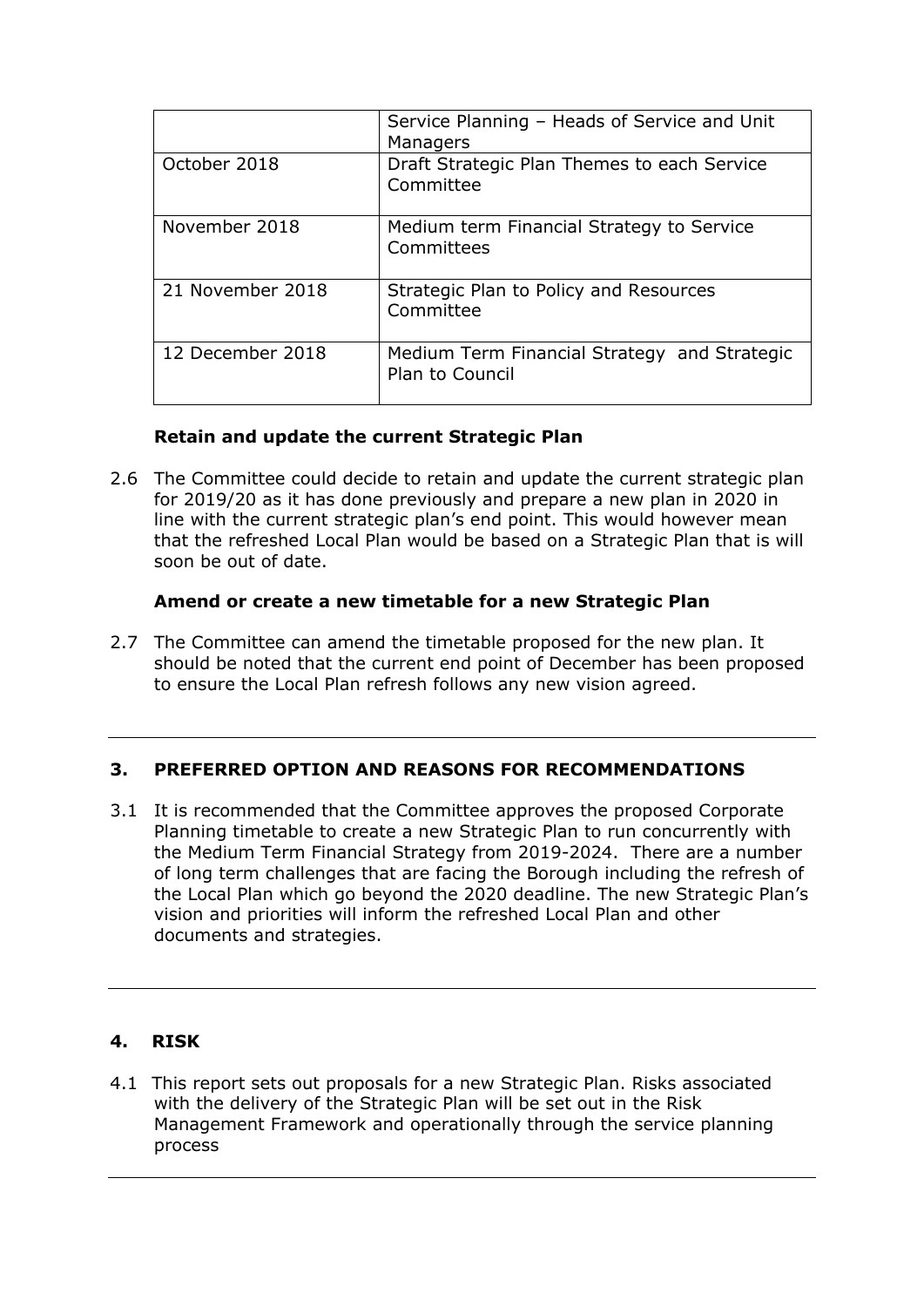### **5. CONSULTATION RESULTS AND PREVIOUS COMMITTEE FEEDBACK**

5.1 Previous consultation results will be used to inform the Strategic Plan including the Resident Survey from 2017. As a first step in the process, an all member workshop was held on 12 June to look at the key challenges for the Borough. This work will be shared with all Members. The ideas will also be developed into themes for additional member workshops prior to Committee review and development. Additional consultation including how we will take into account the views of stakeholders such as key partner agencies has been identified in the timetable.

#### **6. NEXT STEPS: COMMUNICATION AND IMPLEMENTATION OF THE DECISION**

6.1 Details are set out in 2.1.

# **7. CROSS-CUTTING ISSUES AND IMPLICATIONS**

| <b>Issue</b>                                    | <b>Implications</b>                                                                                                                                                        | Sign-off                                            |
|-------------------------------------------------|----------------------------------------------------------------------------------------------------------------------------------------------------------------------------|-----------------------------------------------------|
| <b>Impact on Corporate</b><br><b>Priorities</b> | The Strategic Plan sets the<br>corporate priorities                                                                                                                        | Head of Policy,<br>Communications<br>and Governance |
| <b>Risk Management</b>                          | Already covered in the risk<br>section                                                                                                                                     | Head of Policy,<br>Communications<br>and Governance |
| <b>Financial</b>                                | Financial implications of the<br>Strategic Plan will be<br>addressed by developing an<br>updated Medium Term<br>Financial Strategy in parallel<br>with the Strategic Plan. | Section 151<br>Officer &<br><b>Finance Team</b>     |
| <b>Staffing</b>                                 | Creating a new strategic plan<br>will have staffing implications<br>for the Policy and Information<br>Team and Leadership Team.                                            | Head of Policy,<br>Communications<br>and Governance |
| Legal                                           | There are no legal implications                                                                                                                                            |                                                     |
| <b>Privacy and Data</b><br><b>Protection</b>    | All data collected as part of<br>the Strategic Plan process will<br>be processed in accordance                                                                             | Head of Policy,<br>Communications<br>and Governance |